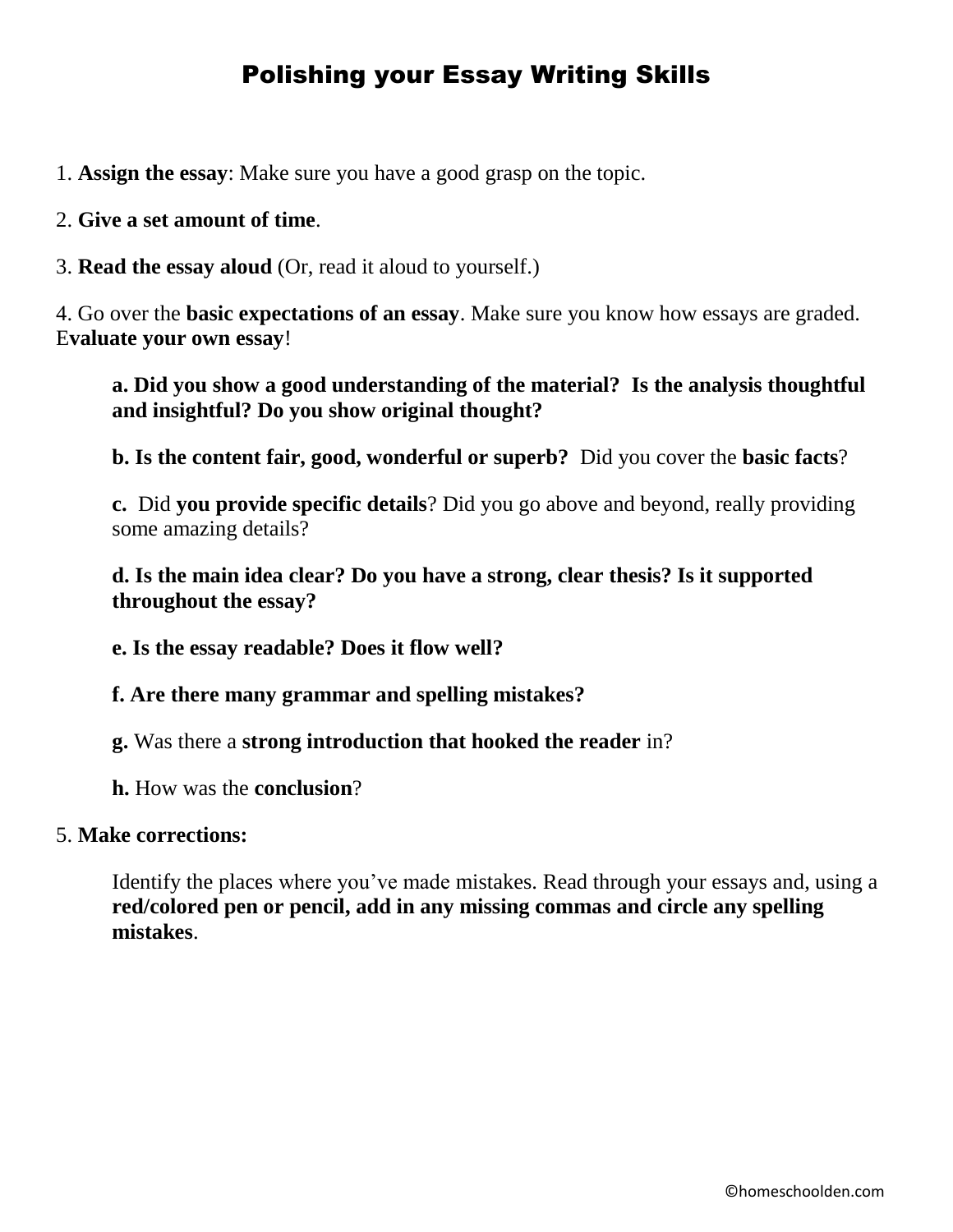$\square$  Strong thesis, clear main idea.

 $\Box$  Introduction with a good hook.

 $\square$  Supporting paragraphs with lots of specific details.

 $\Box$  Strong conclusion.

 $\Box$  Before handing it in re-read the essay.

- o My essay flows well.
- o There are no run-on sentences.
- o I have lots of supporting details.
- o The formatting is good.
- o I have looked for spelling and grammar mistakes.

©homeschoolden.com ©homeschoolden.com

#### Grammar Check: Quotation **Check:**<br>
Marke and Underlining Marks and Underlining

 $\square$  Quotation marks around

- Titles of songs
- Short stories
- Poems
- Articles
- T.V. episodes

#### $\square$  Underline the titles of

- Books
- Movies
- TV programs
- Plays
- Magazines
- The names of ships and aircraft

©homeschoolden.com

# **Essay Writing Checklist Grammar Check: Commas**

 $\square$  between items in a series, numbers, between the day and the year, between a city and a state

 $\square$  in compound sentences (look for the word "but")

 $\square$  after an introductory word, interruptions and interjections or

 $\square$  after an introductory phrase or clause

 $\square$  set off a speaker's words

 $\square$  to set off appositives (a word or phrase that renames or explains a noun)

 $\square$  to set off explanatory phrases <u>Chromeschoolder</u><br>Chromeschoolder

# Capital Letters

- The first word of every sentence
- Names of people
- Days of the week, months
- Holidays, holy days
- Periods, events in history
- Battles
- Official documents
- Languages, nationalities, religions
- Political Parties
- Trade names
- Official titles used with names
- Formal epithets (the Great)
- Planets, heavenly bodies

©homeschoolden.com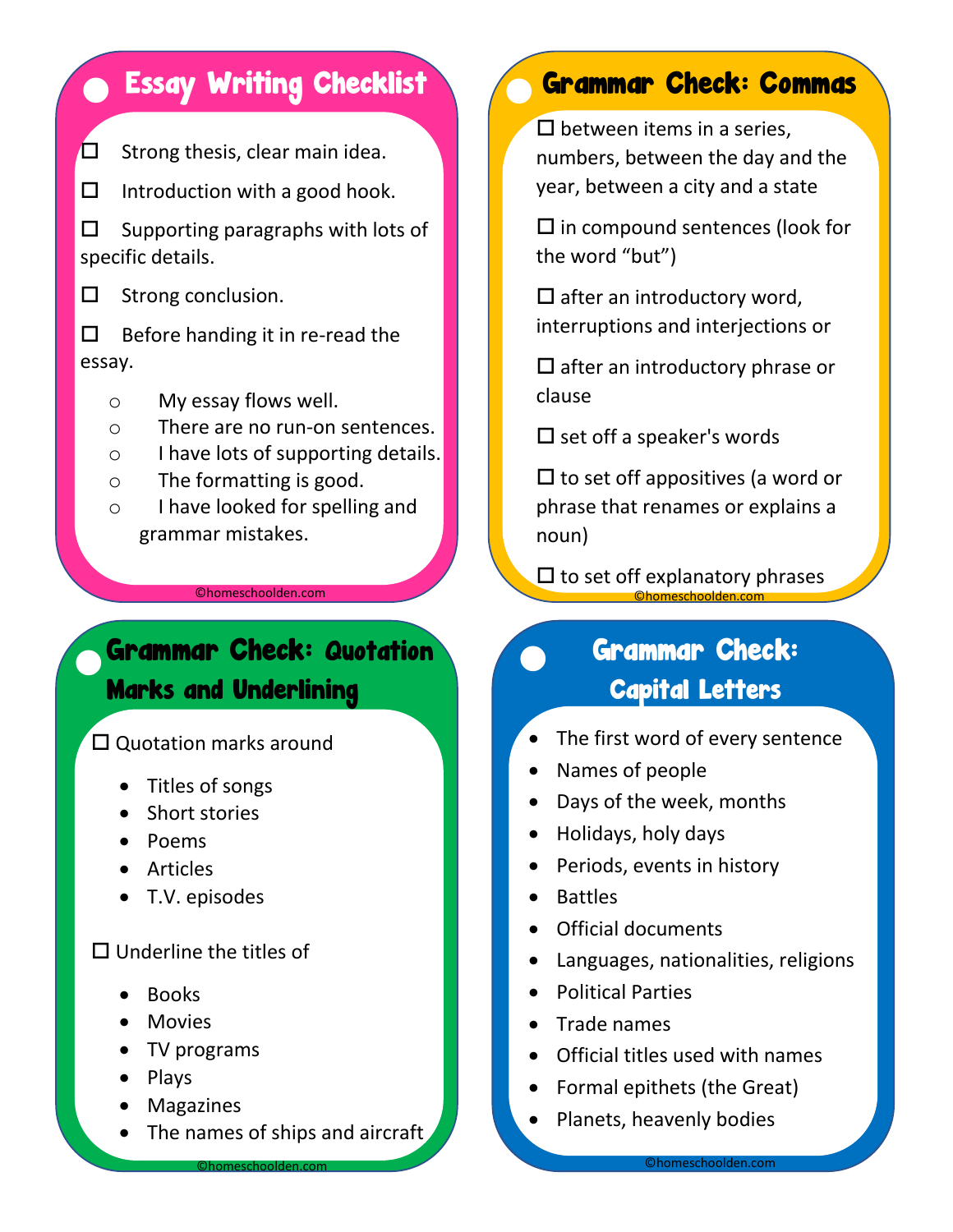#### **Capital Letters - 2**

- **Continents**
- **Countries**
- States, provinces
- Cities, towns, villages
- Streets, roads, highways
- Landforms
- Bodies of water
- Buildings, monuments
- Public Areas
- the first word in a sentence in a parenthesis, but do not capitalize the first word if the parentheses appears within another sentence

### Capital Letters -4

- the name of an organization, association or team.
- abbreviations of titles
- words like father, mother, uncle and senator when they are used as title with a personal name or when they are substituted for proper nouns
- words like sociology and history when they are used as titles of a specific course

#### Capital Letters - 3

- the first word in a complete sentence that follows a colon when you want to emphasize that sentence or when the sentence is a quotation
- a particular section of the country
- certain religious words (God, Allah)
- the first word of a title, the last word, and every word in between except articles (a, an, the), short prepositions and coordinating conjunctions. This is also true for titles of books, newspapers, magazines, poems, plays, songs, films, words of art, stories
- the letters used to indicate form or shape

©homeschoolden.com ©homeschoolden.com

#### Grammar Check: Plurals

 $\Box$  Most plurals add an s

 $\Box$  Nouns in sh, ch, x, s, z – add an es  $\Box$  Nouns that end in y (preceded by a consonant… change the y to i and add es (fly – flies)

 $\Box$  Nouns that end in y (preceded by a vowel) add an s (donkey – donkeys)

 $\Box$  Nouns ending in o (preceded by a vowel) add an s (radio – radios)

 $\Box$  Nouns ending in o (preceded by a consonant) add an es (echo – echoes)

- $\Box$  Musical terms always add an s (alto – altos, banjo – banjos)
- $\Box$  Nouns ending in f or fe
	- If it has an f sound add just s (roof-roofs)
- $\bullet$  If it has a v sound (wife wives) ©homeschoolden.com ©homeschoolden.com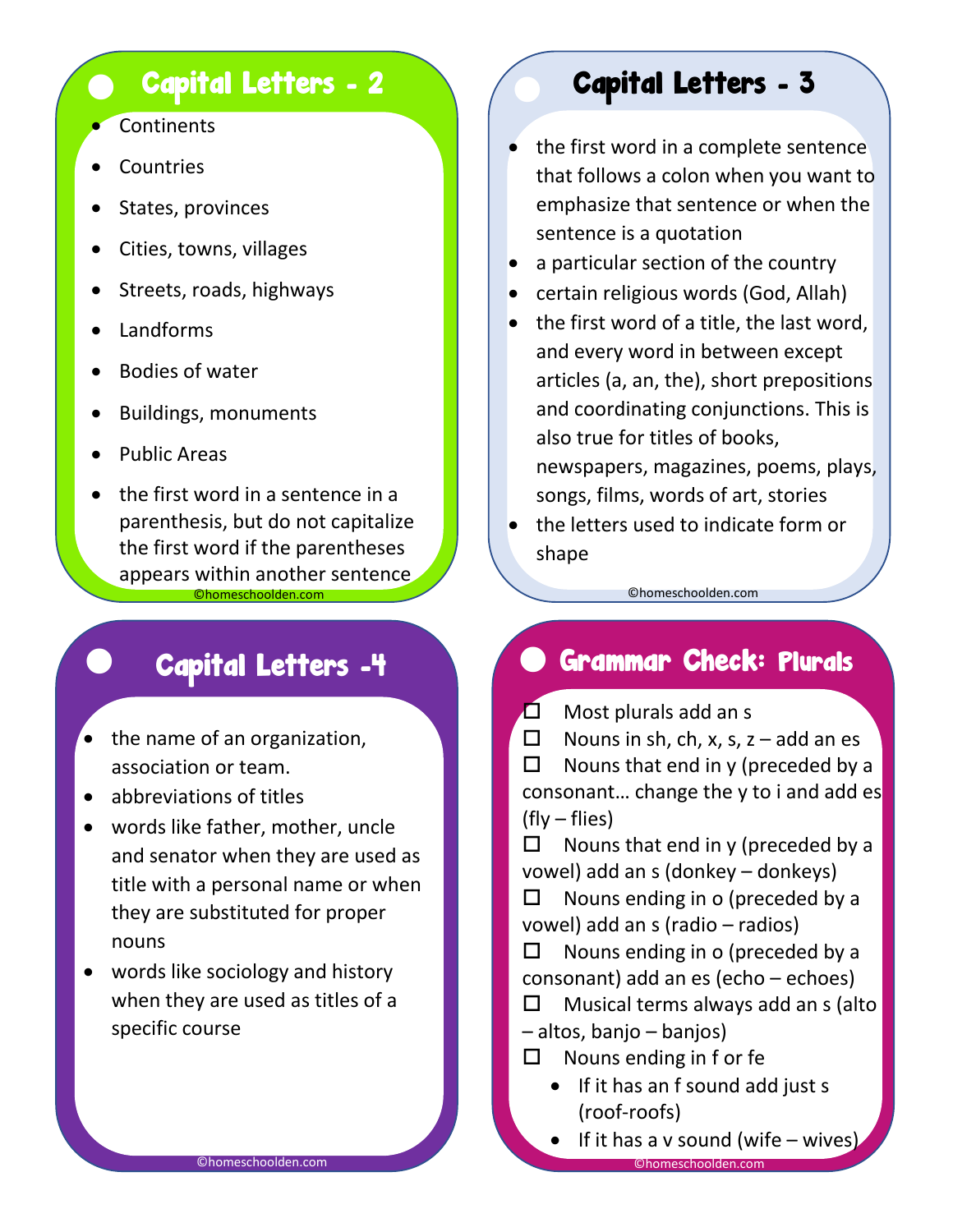$\square$  Some nouns have an irregular spelling in the plural form: crisis – crises

 $\Box$  Plurals of symbols, letters, numbers and words being discussed as words are formed by adding an apostrophe and s: wow's, R's, YMCA's, 3's, A's

 $\Box$  Words that end in ful – add an s: two mouthfuls of peas

 $\Box$  Compound nouns- add an s or es to the most important word in the compound: brothers-in-law, secretaries of state

 $\Box$  Collective nouns can be either singular or plural depending on how they are used.

# **Parts of Speech Communities**

 $\square$  Noun – names a person, place, thing, or idea

 $\square$  Pronoun – is used in place of a noun

 $\Box$  Verb – expresses action or state of being

 $\square$  Adjective – describes a noun or pronoun

 $\square$  Adverb – describes a verb, adjective or another adverb

 $\square$  Preposition – first Word or words in a prepositional phrase

 $\square$  Conjunction – a word that connects other words or groups of words

 $\Box$  Interjection – A word that shows strong emotion or surprise

©homeschoolden.com ©homeschoolden.com

# Grammar Check: Plurals 2 Grammar Check: Numbers

 $\square$  numbers one to nine are usually written out

 $\square$  numbers 10 and over are usually written as numerals

 $\square$  numbers being compared should be kept in the same: style 8 to 11 years old

 $\square$  decimals, percentage, chapters, pages, addresses, phone numbers, identification numbers and statistics should be numerals only.

 $\square$  numbers at the beginning of a sentence should be written out.

to set off explanatory phrases

©homeschoolden.com ©homeschoolden.com

### **Transitions**

#### □ Agreement

The transition words like also, in addition, and, likewise, moreover, not to mention, furthermore, together with, of course -- add information, reinforce ideas, and express agreement with preceding material.

#### $\square$  Opposition

Transition phrases like but, rather, or, in spite of, although, instead, nevertheless, regardless, above all, in reality, besides, on the contrary, despite, then again, after all -- express that there is evidence to the contrary or point out alternatives, and thus introduce a change the line of reasoning (contrast).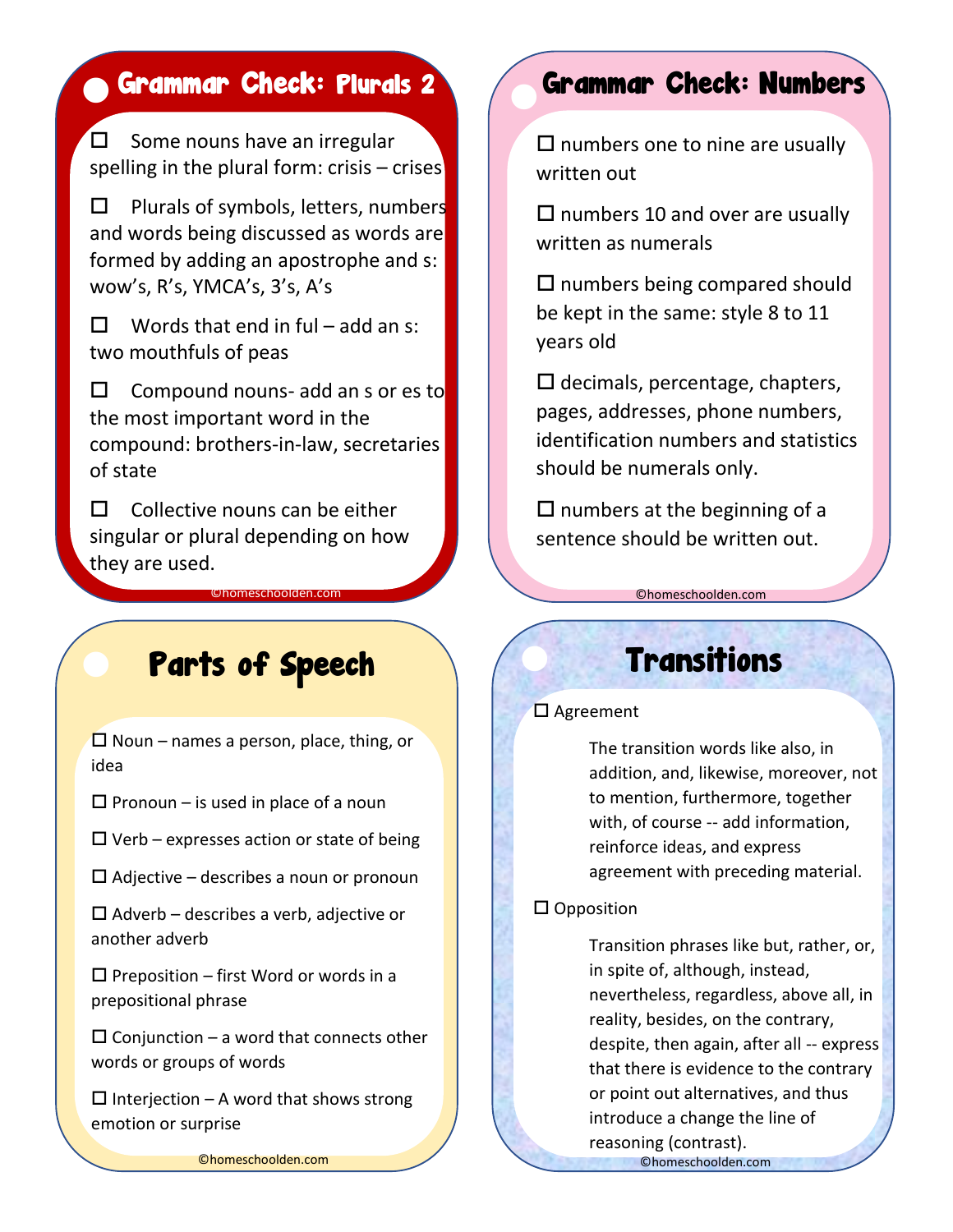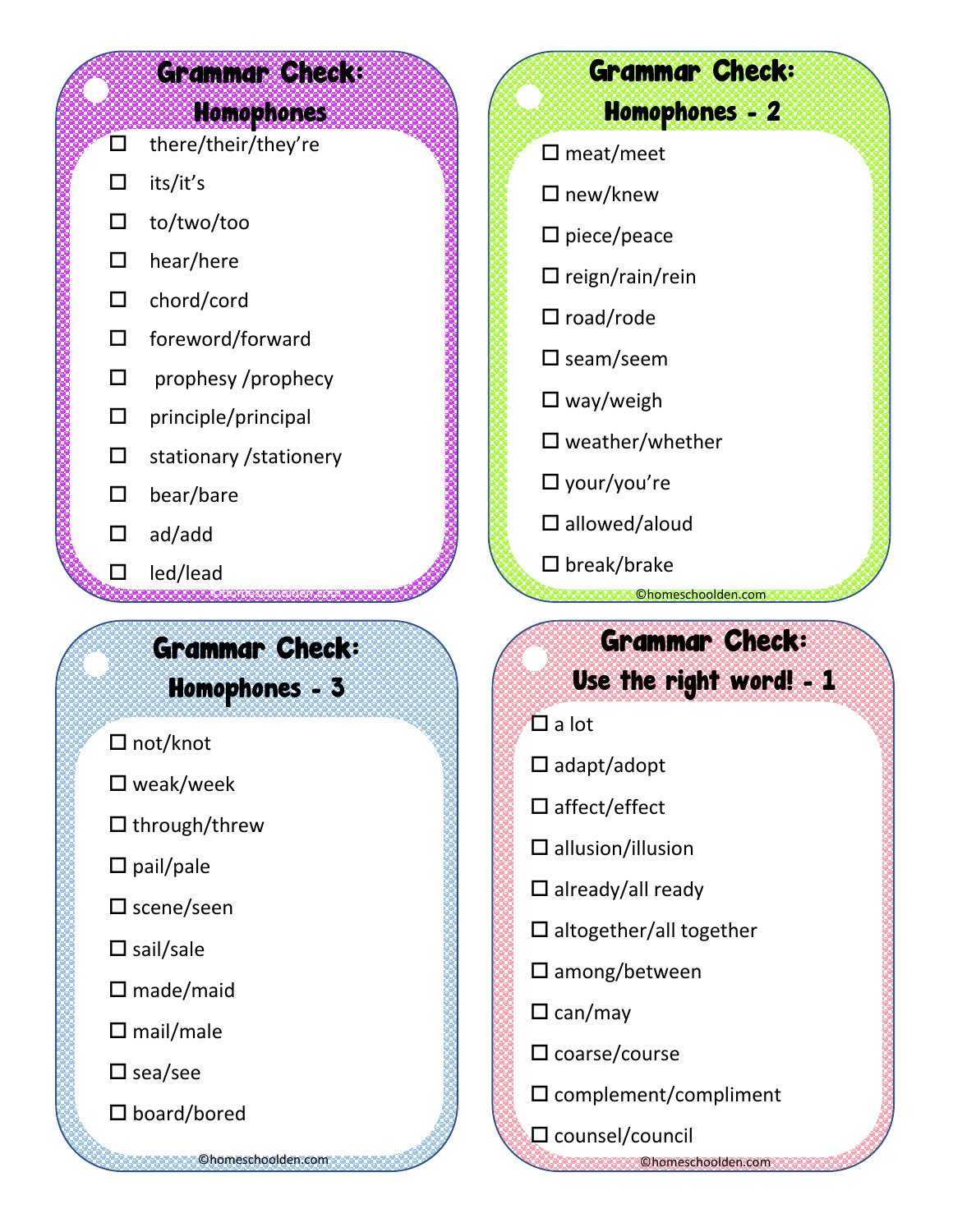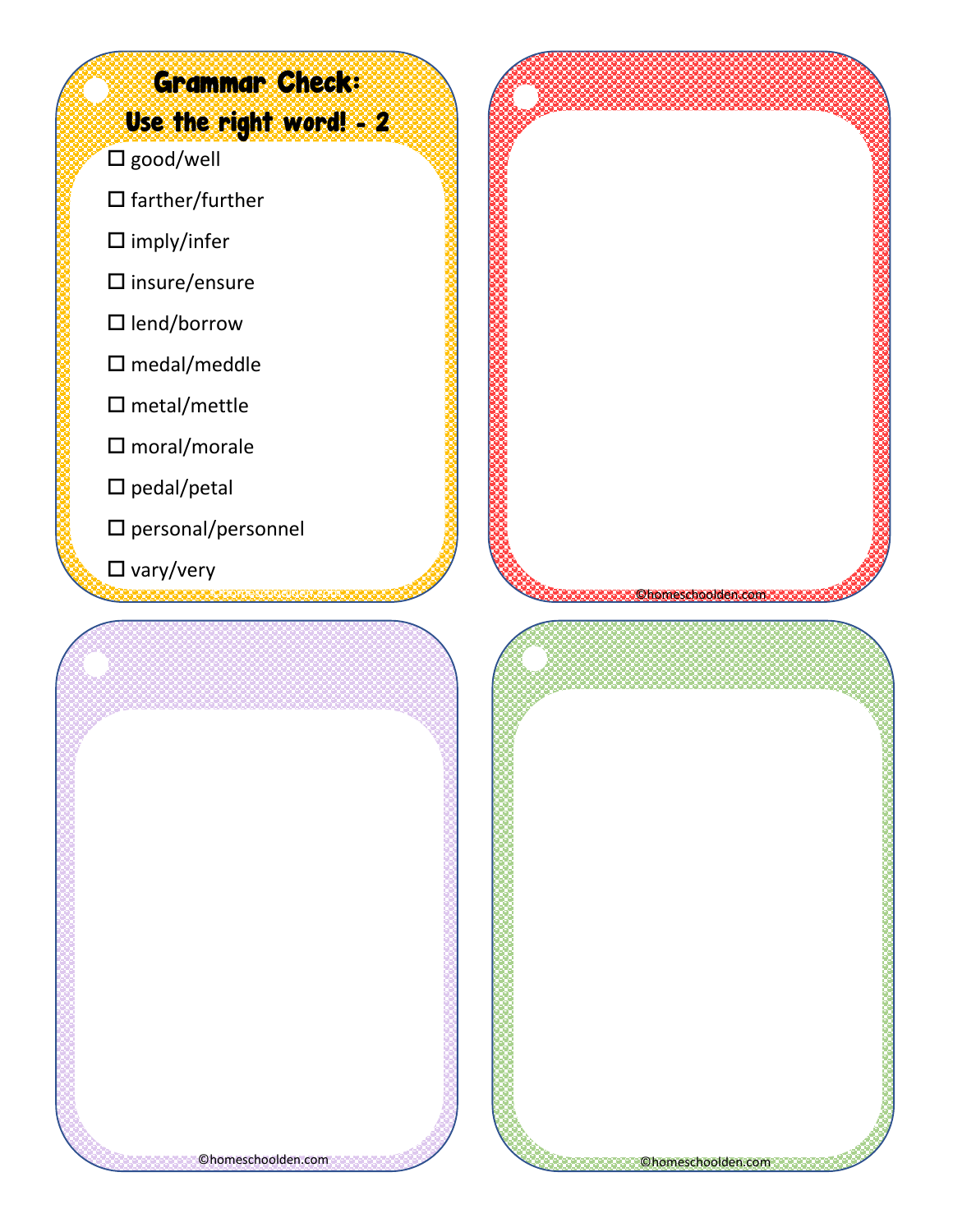I mentioned that I have also made the kids various practice worksheets through the years. For those of you who might be new to our blog, let me link to the most popular sheets we have. You can also check out our [Language](http://homeschoolden.com/language-arts-resources/)  [Arts Resource page.](http://homeschoolden.com/language-arts-resources/)

The most popular grammar pages we have are the [their/there/they're and its/it's page \(Free\)](http://homeschoolden.com/2014/01/15/their-theyre-there-its-its-free-practice-sheets/)

|                               | Their There They're        |                               |                                                                                                                                                                                                                                                                                                                                                                                                                                                                                                                       |                                                                                                                                                                                                                                                                             | $r_{t_\theta}$ $_{I_t}{_{{}_\theta}}$ $_{P_{R_{C_t}}}{_{{}_\theta}{_C}}$                                                                                                                                                                                                                                                                                                    |
|-------------------------------|----------------------------|-------------------------------|-----------------------------------------------------------------------------------------------------------------------------------------------------------------------------------------------------------------------------------------------------------------------------------------------------------------------------------------------------------------------------------------------------------------------------------------------------------------------------------------------------------------------|-----------------------------------------------------------------------------------------------------------------------------------------------------------------------------------------------------------------------------------------------------------------------------|-----------------------------------------------------------------------------------------------------------------------------------------------------------------------------------------------------------------------------------------------------------------------------------------------------------------------------------------------------------------------------|
|                               | Practice                   |                               |                                                                                                                                                                                                                                                                                                                                                                                                                                                                                                                       | 2 Hampton March 1994                                                                                                                                                                                                                                                        | I. I know the fact of the second control of the control of the control of the control of the control of                                                                                                                                                                                                                                                                     |
| 1.0s you know where.          |                            | going?                        |                                                                                                                                                                                                                                                                                                                                                                                                                                                                                                                       |                                                                                                                                                                                                                                                                             |                                                                                                                                                                                                                                                                                                                                                                             |
| 2. Are they drive.            |                            | hampson's?                    |                                                                                                                                                                                                                                                                                                                                                                                                                                                                                                                       | here a length of the contract of the contract of the contract of the contract of the contract of the contract of the contract of the contract of the contract of the contract of the contract of the contract of the contract<br>with the state of the charge of the charge |                                                                                                                                                                                                                                                                                                                                                                             |
|                               | ses a has an the seds can. |                               | 5 Summings I know advertiser                                                                                                                                                                                                                                                                                                                                                                                                                                                                                          |                                                                                                                                                                                                                                                                             |                                                                                                                                                                                                                                                                                                                                                                             |
| 4. The gallep for             |                            | <b><i>house for di</i></b>    |                                                                                                                                                                                                                                                                                                                                                                                                                                                                                                                       |                                                                                                                                                                                                                                                                             |                                                                                                                                                                                                                                                                                                                                                                             |
|                               | helping.                   |                               |                                                                                                                                                                                                                                                                                                                                                                                                                                                                                                                       | price to have you've feeling better.                                                                                                                                                                                                                                        | $\begin{picture}(20,10) \put(0,0){\vector(1,0){10}} \put(15,0){\vector(1,0){10}} \put(15,0){\vector(1,0){10}} \put(15,0){\vector(1,0){10}} \put(15,0){\vector(1,0){10}} \put(15,0){\vector(1,0){10}} \put(15,0){\vector(1,0){10}} \put(15,0){\vector(1,0){10}} \put(15,0){\vector(1,0){10}} \put(15,0){\vector(1,0){10}} \put(15,0){\vector(1,0){10}} \put(15,0){\vector(1$ |
| were with the cleaning        |                            |                               |                                                                                                                                                                                                                                                                                                                                                                                                                                                                                                                       |                                                                                                                                                                                                                                                                             |                                                                                                                                                                                                                                                                                                                                                                             |
| 6. I wonted to put the plane. |                            |                               | <b>7. De yau kome manazi mwaka 1970</b><br>E I Not Now You know the Mid-<br>$\theta, T_{\rm{Higgs}}$                                                                                                                                                                                                                                                                                                                                                                                                                  |                                                                                                                                                                                                                                                                             |                                                                                                                                                                                                                                                                                                                                                                             |
| outwar.                       |                            |                               |                                                                                                                                                                                                                                                                                                                                                                                                                                                                                                                       |                                                                                                                                                                                                                                                                             |                                                                                                                                                                                                                                                                                                                                                                             |
| 7.1 lean                      | and.                       |                               |                                                                                                                                                                                                                                                                                                                                                                                                                                                                                                                       |                                                                                                                                                                                                                                                                             |                                                                                                                                                                                                                                                                                                                                                                             |
|                               | quino to hove a he         |                               | har, but I har you'll receipt in the intendately.<br>ID You'd larow will are a share with the control of the control of the control of the control of the control of the control of the control of the control of the control of the control of the control of the control of the c<br>If has provided the formal lines, but a second from the state of the state of the state of the state of the state of the state of the state of the state of the state of the state of the state of the state of the state of t | - been slong time roots you've com-                                                                                                                                                                                                                                         |                                                                                                                                                                                                                                                                                                                                                                             |
| Hepen.                        |                            | 4.6 <sub>10<sub>1</sub></sub> |                                                                                                                                                                                                                                                                                                                                                                                                                                                                                                                       |                                                                                                                                                                                                                                                                             |                                                                                                                                                                                                                                                                                                                                                                             |
| u.                            | not is severite            |                               | $\begin{picture}(20,10) \put(0,0){\vector(1,0){100}} \put(15,0){\vector(1,0){100}} \put(15,0){\vector(1,0){100}} \put(15,0){\vector(1,0){100}} \put(15,0){\vector(1,0){100}} \put(15,0){\vector(1,0){100}} \put(15,0){\vector(1,0){100}} \put(15,0){\vector(1,0){100}} \put(15,0){\vector(1,0){100}} \put(15,0){\vector(1,0){100}} \put(15,0){\vector(1,0){100}} \$                                                                                                                                                   |                                                                                                                                                                                                                                                                             |                                                                                                                                                                                                                                                                                                                                                                             |
| 33. New weekend               |                            |                               |                                                                                                                                                                                                                                                                                                                                                                                                                                                                                                                       |                                                                                                                                                                                                                                                                             |                                                                                                                                                                                                                                                                                                                                                                             |
| 11<br>Assessite               | to a girl in my            |                               |                                                                                                                                                                                                                                                                                                                                                                                                                                                                                                                       |                                                                                                                                                                                                                                                                             | <b>Louisvand</b>                                                                                                                                                                                                                                                                                                                                                            |
| 昆.                            | <b>D-1-José ma</b>         |                               | $\Omega_{\rm c} \approx \omega_{\rm d} \rho_{\rm eq}$ . The last time that and paper                                                                                                                                                                                                                                                                                                                                                                                                                                  |                                                                                                                                                                                                                                                                             |                                                                                                                                                                                                                                                                                                                                                                             |
| basketboll game.              |                            |                               |                                                                                                                                                                                                                                                                                                                                                                                                                                                                                                                       |                                                                                                                                                                                                                                                                             |                                                                                                                                                                                                                                                                                                                                                                             |
|                               |                            | <b>CONTRACTOR</b>             |                                                                                                                                                                                                                                                                                                                                                                                                                                                                                                                       | The second is a party of the second con-                                                                                                                                                                                                                                    |                                                                                                                                                                                                                                                                                                                                                                             |

Here are some similar worksheet sets with homophones:

Free Grammar Practice Sheets – [to/two/too, there/they're/their AND Plurals, Adding Endings](http://homeschoolden.com/2016/04/07/free-grammar-practice-sheets-totwotoo-theretheyretheir-and-plurals-adding-endings/)

[they're/their/there, it's/its, you're/your, way/weigh –](http://homeschoolden.com/2016/01/19/theyretheirthere-itsits-youreyour-wayweigh-and-other-homophones-worksheet/) and other Homophones Worksheet (free)

[Free Grammar Worksheets: Homophones \(words that sound the same, but are spelled differently\)](http://homeschoolden.com/2013/02/22/free-grammar-worksheets-homophones-words-that-sound-the-same-but-are-spelled-differently/)

Our **comma rules and practice sheets** also tend to have a lot of downloads each day:



[Comma Rules and Practice \(Free Worksheets\)](http://homeschoolden.com/2013/05/01/comma-rules-and-practice-free-worksheets/) (pictured above)

[Comma Rules and Practice Sheets \(Free\)](http://homeschoolden.com/2013/12/05/comma-rules-and-practice-sheets-free/)

[Comma Rules and Practice Pages \(Free Grammar Worksheets\)](http://homeschoolden.com/2016/03/18/comma-rules-and-practice-pages-free-grammar-worksheets/)

Grammar Review Sheet – [Capital Letters, Commas, Letters](http://homeschoolden.com/2015/01/08/grammar-review-sheet-capital-letters-commas-letters/) (Grade 1)

A couple years ago, I started going over the **semicolon rules** with my older two. This set explains the rules for using semicolons and has practice sentences.

[Semicolon Rules and Practice Sheets \(free\)](http://homeschoolden.com/2015/04/29/semicolon-rules-and-practice-sheets-free/)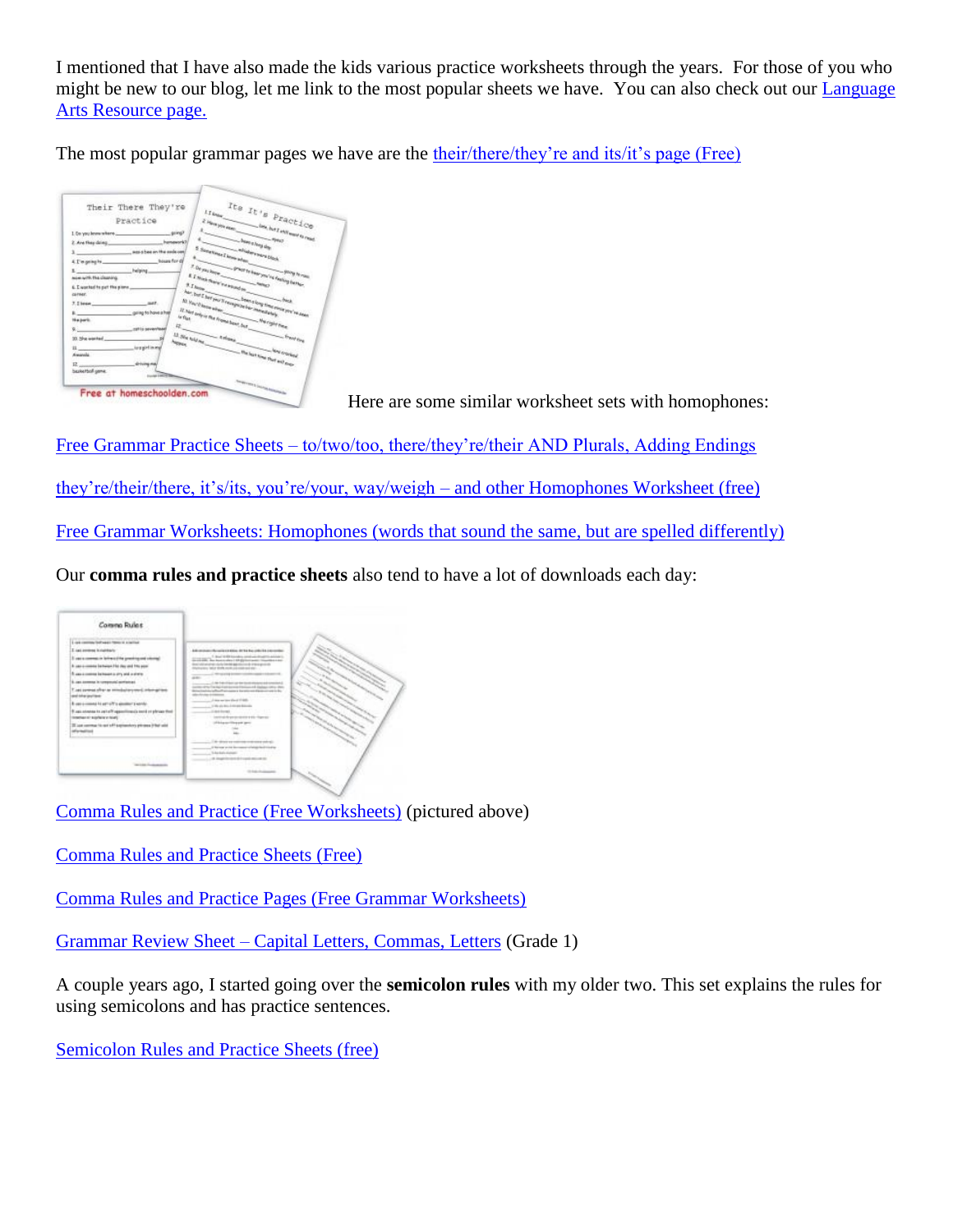

homeschoolden.com And here are some of our other *free* grammar worksheets

- The use of [apostrophes, quotation marks and underlining](http://homeschoolden.com/2012/10/02/grammar-practice-sheets-apostrophes-quotation-marks-and-underlining-and-others/)
- Quotation Marks [Said and Asked Words](http://homeschoolden.com/2014/02/12/grammar-practice-sheet-quotation-marks-saidasked-words/)
- [Grammar Practice Sheets: Irregular Verbs and Nouns](http://homeschoolden.com/2012/12/05/irregular-verbs-and-nouns-practice-sheets/)
- [More Irregular Verb and Plural Noun Practice Sheets](http://homeschoolden.com/2012/12/18/more-irregular-verb-and-plural-noun-practice-sheets/)



- [Grammar Sheets: Lay-Lie, Piece-Peace, Accept-Except](http://homeschoolden.com/2014/05/07/free-grammar-sheets-lay-lie-peace-piece-accept-except-and-more/)<sup>Made by Usslat the Hameschool Den</sub></sup>
- [Free Cupcake Contraction Activity and worksheet](http://homeschoolden.com/2015/04/23/contraction-worksheets-and-activity-cupcake-theme/)

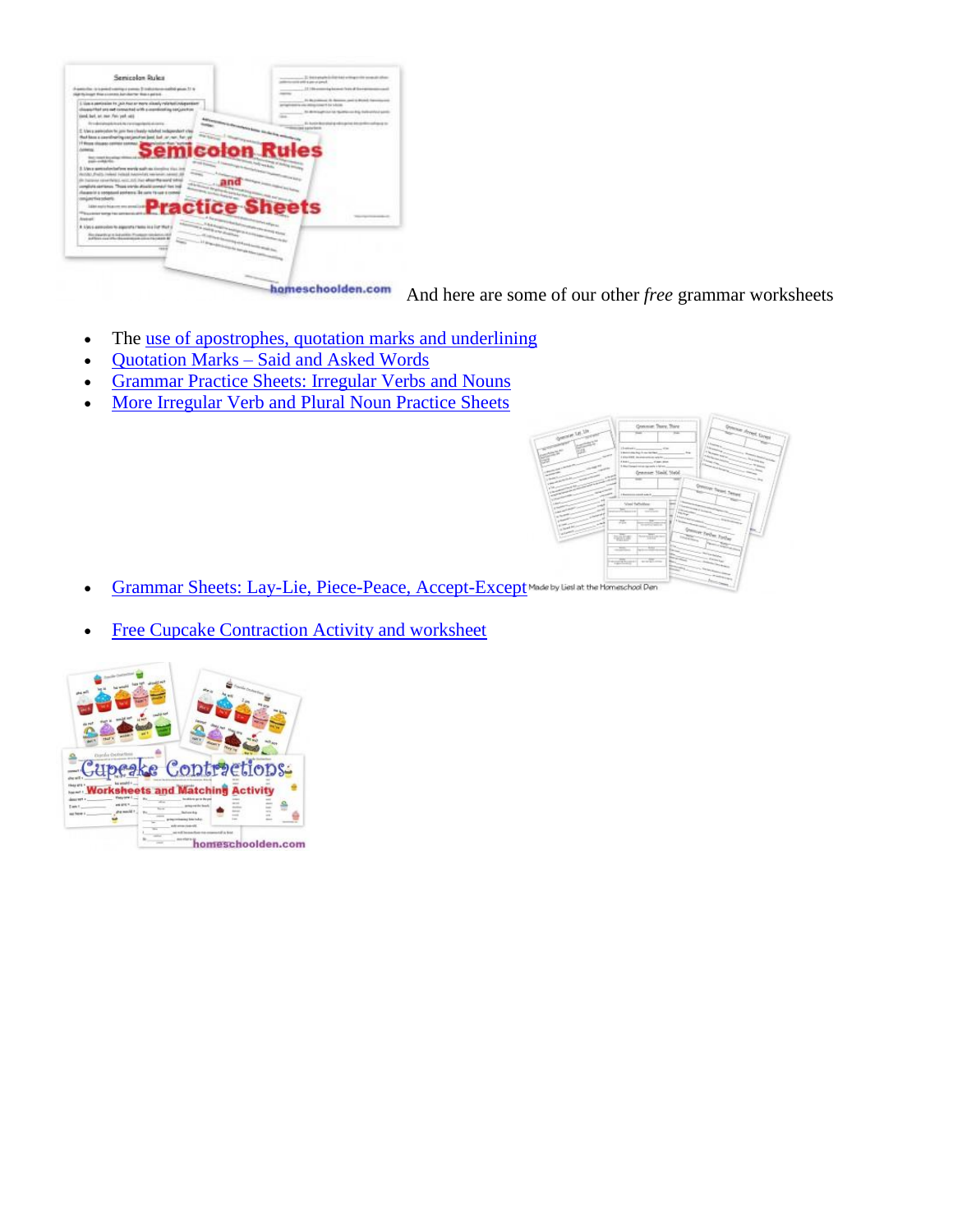#### You might also interested in some of the other free resources we have on the blog:

**We have a** [FREE Homeschool Planner and Discovery Journal](http://homeschoolden.com/2017/07/03/free-homeschool-planner-and-discovery-journal/)



**still in the Planning Stages of your Homeschool Year, you might want to check out this free resource:**

#### **Homeschool Planning for Next Year (Free Planning Pages): [Homeschool Vision Planner](http://homeschoolden.com/2017/05/16/homeschool-planning-for-next-year-free-planning-pages/)**

I shared these free Homeschool Planning Pages that I use as I try to figure out our long-range homeschooling goals. This post shares share the process I go through as I plan out the next year… I shared the planning pages that I've been using the past few years. I like having colorful planning pages to work on. This isn't really a weekly/monthly planner, but rather a **homeschool vision planner**. This 30+-page pdf is currently FREE to download! Let me know if it's helpful! ~Liesl

[Free Homeschool Planning Pages \(Homeschool Vision Planner\)](http://homeschoolden.com/2017/05/16/homeschool-planning-for-next-year-free-planning-pages/)

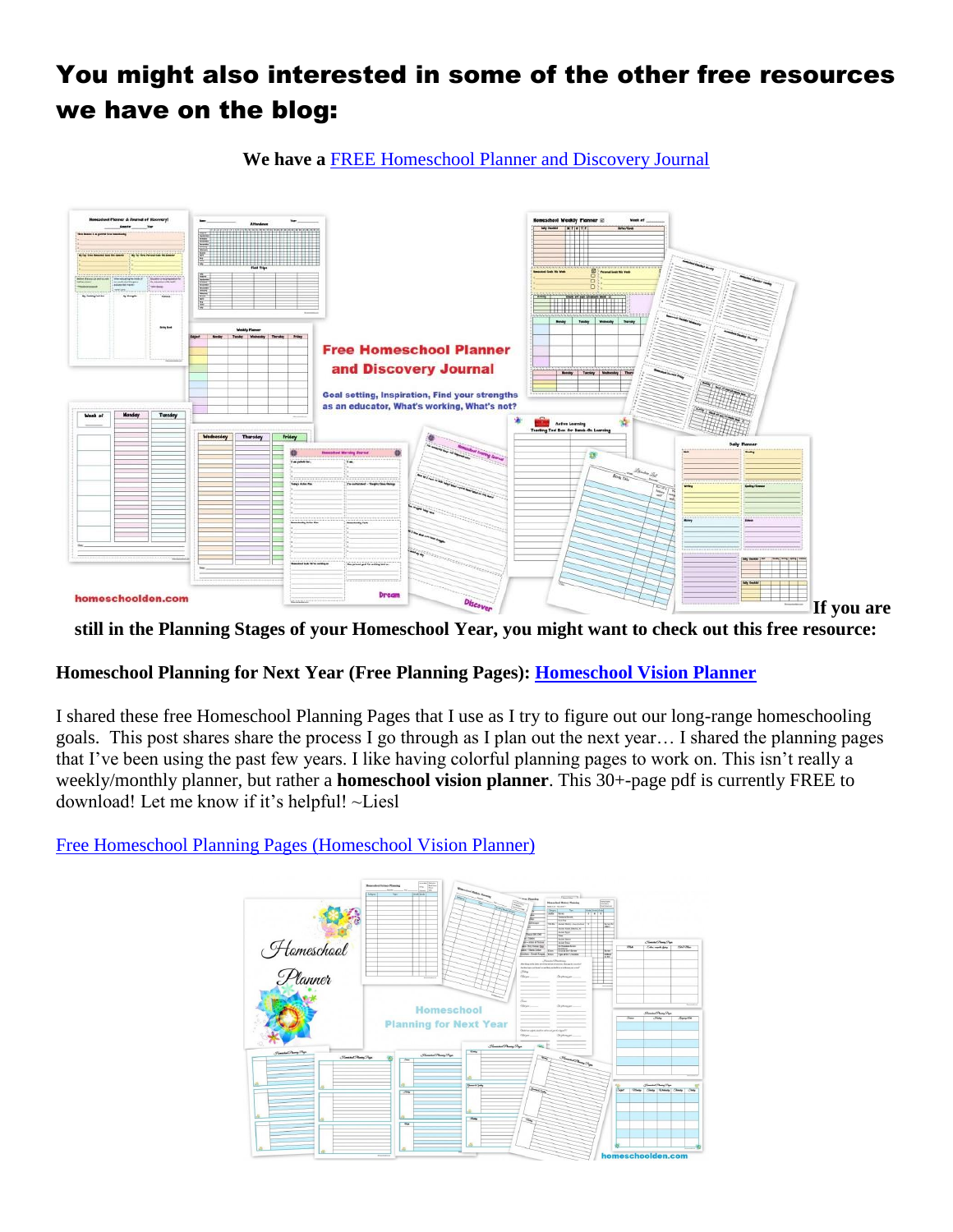You might also be interested in these **FREE Homeschool Curriculum Resource Guides:**

If you are looking for more practical homeschooling tips, you might be interested in our Homeschool Planning Series with tips on Creating Your Homeschool Curriculum. We have three (of four) **free resource guides** available for  $K-1$ , Grades  $2-3$  and Grades  $4-5$ . (The Grade 6-8 Resource Guide is mostly finished. I hope to share that early this next Fall 2017.)



[Creating a Homeschool Curriculum: Kindergarten, Grade 1](http://homeschoolden.com/2016/11/06/creating-a-homeschool-curriculum-kindergarten-grade-1/) This FREE 50-page Resource Guide has been created to answer some basic questions: What subjects should I cover? Where do I start? How do I know what to teach. It offers topics, units and hands-on activity ideas that might appeal to your kids.